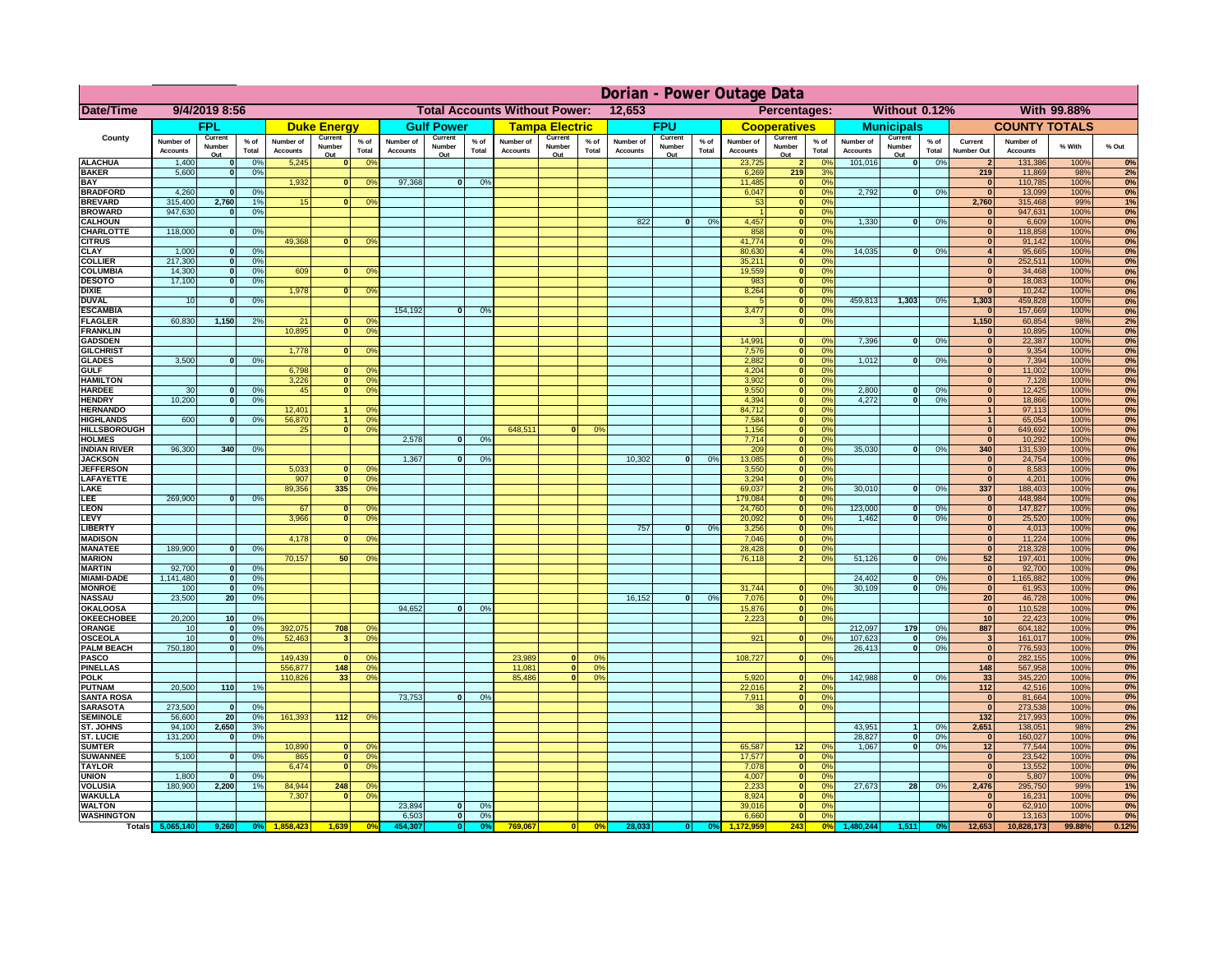# 9/4/2019 8:59 AM Dorian

| <b>Power Provider</b>                           | <b>County</b>       | <b>Number of Customers</b> | <b>Current Number Out</b> | <b>Outage Percentage</b> | <b>Estimated Restore Time</b> |
|-------------------------------------------------|---------------------|----------------------------|---------------------------|--------------------------|-------------------------------|
|                                                 |                     |                            |                           |                          |                               |
| Florida Power and Light Company                 | <b>BREVARD</b>      | 315,400                    | 2,760                     | 0.88%                    | <b>TBD</b>                    |
| Florida Power and Light Company                 | ST. JOHNS           | 94,100                     | 2,650                     | 2.82%                    | TBD                           |
| Florida Power and Light Company                 | <b>VOLUSIA</b>      | 180,900                    | 2,200                     | 1.22%                    | <b>TBD</b>                    |
| Jacksonville (JEA)                              | <b>DUVAL</b>        | 440,938                    | 1,302                     | 0.30%                    | TBD                           |
| Florida Power and Light Company                 | <b>FLAGLER</b>      | 60,830                     | 1,150                     | 1.89%                    | <b>TBD</b>                    |
| Duke Energy                                     | ORANGE              | 392,075                    | 708                       | 0.18%                    | TBD                           |
| Florida Power and Light Company                 | <b>INDIAN RIVER</b> | 96,300                     | 340                       | 0.35%                    | <b>TBD</b>                    |
| Duke Energy                                     | LAKE                | 89,356                     | 335                       | 0.37%                    | TBD                           |
| Duke Energy                                     | <b>VOLUSIA</b>      | 84,944                     | 248                       | 0.29%                    | <b>TBD</b>                    |
| Okefenoke Rural Electric Membership Corporation | <b>BAKER</b>        | 3,667                      | 219                       | 5.97%                    | TBD                           |
|                                                 |                     |                            |                           |                          |                               |
| <b>Duke Energy</b>                              | <b>PINELLAS</b>     | 556,877                    | 148                       | 0.03%                    | <b>TBD</b>                    |
| Orlando (Orlando Utilities Commission - OUC)    | ORANGE              | 197,030                    | 141                       | 0.07%                    | TBD                           |
| <b>Duke Energy</b>                              | <b>SEMINOLE</b>     | 161,393                    | 112                       | 0.07%                    | <b>TBD</b>                    |
| Florida Power and Light Company                 | PUTNAM              | 20,500                     | 110                       | 0.54%                    | <b>TBD</b>                    |
| <b>Duke Energy</b>                              | <b>MARION</b>       | 70,157                     | 50                        | 0.07%                    | <b>TBD</b>                    |
| City of Winter Park                             | ORANGE              | 14,947                     | 38                        | 0.25%                    | <b>TBD</b>                    |
| <b>Duke Energy</b>                              | <b>POLK</b>         | 110,826                    | 33                        | 0.03%                    | <b>TBD</b>                    |
| New Smyrna Beach (Utilities Commission - UCNSB) | VOLUSIA             | 27,673                     | 28                        | 0.10%                    | <b>TBD</b>                    |
|                                                 |                     |                            |                           |                          |                               |
| Florida Power and Light Company                 | NASSAU              | 23,500                     | 20                        | 0.09%                    | <b>TBD</b>                    |
| Florida Power and Light Company                 | SEMINOLE            | 56,600                     | 20                        | 0.04%                    | TBD                           |
| Sumter Electric Cooperative, Inc.               | <b>SUMTER</b>       | 64,650                     | 12                        | 0.02%                    | <b>TBD</b>                    |
| Florida Power and Light Company                 | OKEECHOBEE          | 20,200                     | 10                        | 0.05%                    | TBD                           |
| Clay Electric Cooperative                       | <b>CLAY</b>         | 80,630                     | $\overline{4}$            | 0.00%                    | Restored                      |
| Duke Energy                                     | <b>OSCEOLA</b>      | 52,463                     | 3                         | 0.01%                    | TBD                           |
| Clay Electric Cooperative                       | <b>ALACHUA</b>      | 22,855                     | $\overline{2}$            | 0.01%                    | $24$                          |
|                                                 |                     |                            |                           |                          |                               |
| Clay Electric Cooperative                       | <b>MARION</b>       | 17,114                     | $\mathbf 2$               | 0.01%                    | Restored                      |
| Clay Electric Cooperative                       | <b>PUTNAM</b>       | 22,016                     | $\overline{2}$            | 0.01%                    | Restored                      |
| Sumter Electric Cooperative, Inc.               | LAKE                | 66,718                     | $\mathbf 2$               | 0.00%                    | $24$                          |
| <b>Duke Energy</b>                              | <b>HERNANDO</b>     | 12,401                     | $\mathbf{1}$              | 0.01%                    | <b>TBD</b>                    |
| Duke Energy                                     | <b>HIGHLANDS</b>    | 56,870                     | $\mathbf 1$               | 0.00%                    | TBD                           |
| Jacksonville (JEA)                              | ST. JOHNS           | 27,580                     | $\mathbf{1}$              | 0.00%                    | <b>TBD</b>                    |
| Jacksonville Beach (Beaches Energy Services)    | <b>DUVAL</b>        | 18,875                     | $\mathbf{1}$              | 0.01%                    | TBD                           |
|                                                 |                     |                            |                           |                          |                               |
| Central Florida Electric Cooperative            | <b>ALACHUA</b>      | 870                        | $\pmb{0}$                 | 0.00%                    | <b>TBD</b>                    |
| Central Florida Electric Cooperative            | <b>DIXIE</b>        | 7,651                      | $\mathbf 0$               | 0.00%                    | TBD                           |
| Central Florida Electric Cooperative            | <b>GILCHRIST</b>    | 7,572                      | $\pmb{0}$                 | 0.00%                    | <b>TBD</b>                    |
| Central Florida Electric Cooperative            | LAFAYETTE           | 8                          | $\mathbf 0$               | 0.00%                    | TBD                           |
| Central Florida Electric Cooperative            | LEVY                | 17,714                     | $\pmb{0}$                 | 0.00%                    | <b>TBD</b>                    |
| Central Florida Electric Cooperative            | <b>MARION</b>       | 9                          | $\mathbf 0$               | 0.00%                    | TBD                           |
| Chattahoochee Electric                          | <b>GADSDEN</b>      | 1,173                      | $\pmb{0}$                 | 0.00%                    | <b>TBD</b>                    |
|                                                 |                     | 320                        | $\mathbf 0$               | 0.00%                    | TBD                           |
| Choctawhatchee Electric Cooperative             | <b>HOLMES</b>       |                            |                           |                          |                               |
| Choctawhatchee Electric Cooperative             | <b>OKALOOSA</b>     | 15,876                     | $\mathbf{0}$              | 0.00%                    | <b>TBD</b>                    |
| Choctawhatchee Electric Cooperative             | <b>SANTA ROSA</b>   | 132                        | 0                         | 0.00%                    | <b>TBD</b>                    |
| Choctawhatchee Electric Cooperative             | <b>WALTON</b>       | 38,913                     | $\overline{0}$            | 0.00%                    | <b>TBD</b>                    |
| City of Alachua                                 | <b>ALACHUA</b>      | 4,506                      | $\mathbf 0$               | 0.00%                    | <b>TBD</b>                    |
| City of Bartow                                  | <b>POLK</b>         | 12,074                     | $\mathbf 0$               | 0.00%                    | <b>TBD</b>                    |
| City of Blountstown                             | CALHOUN             | 1,330                      | 0                         | 0.00%                    | <b>TBD</b>                    |
|                                                 |                     |                            | $\mathbf 0$               | 0.00%                    | <b>TBD</b>                    |
| City of Bushnell                                | <b>SUMTER</b>       | 1,067                      |                           |                          |                               |
| City of Clewiston                               | <b>HENDRY</b>       | 4,272                      | $\mathbf 0$               | 0.00%                    | TBD                           |
| City of Fort Meade                              | <b>POLK</b>         | 2,379                      | $\pmb{0}$                 | 0.00%                    | <b>TBD</b>                    |
| City of Havana                                  | GADSDEN             | 1,455                      | 0                         | 0.00%                    | TBD                           |
| City of Leesburg                                | LAKE                | 24,500                     | $\pmb{0}$                 | 0.00%                    | TBD                           |
| City of Moore Haven                             | <b>GLADES</b>       | 1,012                      | 0                         | 0.00%                    | TBD                           |
| City of Mount Dora                              | LAKE                | 5,510                      | $\pmb{0}$                 | 0.00%                    | TBD                           |
|                                                 | <b>ALACHUA</b>      | 1,898                      | 0                         | 0.00%                    | TBD                           |
| City of Newberry                                |                     |                            |                           |                          |                               |
| City of Quincy                                  | <b>GADSDEN</b>      | 4,768                      | $\pmb{0}$                 | 0.00%                    | TBD                           |
| City of Starke                                  | <b>BRADFORD</b>     | 2,792                      | 0                         | 0.00%                    | TBD                           |
| City of Tallahassee                             | LEON                | 123,000                    | $\pmb{0}$                 | 0.00%                    | <b>TBD</b>                    |
| City of Vero Beach                              | <b>INDIAN RIVER</b> | 35,030                     | 0                         | 0.00%                    | TBD                           |
| City of Wauchula                                | HARDEE              | 2,800                      | $\pmb{0}$                 | 0.00%                    | TBD                           |
| City of Williston                               | LEVY                | 1,462                      | $\pmb{0}$                 | 0.00%                    | TBD                           |
| Clay Electric Cooperative                       | <b>BAKER</b>        |                            | $\pmb{0}$                 | 0.00%                    | <b>TBD</b>                    |
|                                                 |                     | 2,602                      |                           |                          |                               |
| Clay Electric Cooperative                       | <b>BRADFORD</b>     | 6,047                      | $\pmb{0}$                 | 0.00%                    | $24$                          |
| Clay Electric Cooperative                       | <b>COLUMBIA</b>     | 17,599                     | $\pmb{0}$                 | 0.00%                    | $24$                          |
| Clay Electric Cooperative                       | <b>DUVAL</b>        | 5                          | $\pmb{0}$                 | 0.00%                    | TBD                           |
| Clay Electric Cooperative                       | <b>FLAGLER</b>      | $\mathsf 3$                | $\pmb{0}$                 | 0.00%                    | TBD                           |
| Clay Electric Cooperative                       | <b>GILCHRIST</b>    | $\overline{\mathbf{4}}$    | $\mathbf 0$               | 0.00%                    | TBD                           |
| Clay Electric Cooperative                       | LAKE                | 2,319                      | $\pmb{0}$                 | 0.00%                    | Restored                      |
|                                                 | LEVY                | 754                        | $\mathbf 0$               | 0.00%                    | TBD                           |
| Clay Electric Cooperative                       |                     |                            |                           |                          |                               |
| Clay Electric Cooperative                       | SUWANNEE            | 6                          | $\pmb{0}$                 | 0.00%                    | TBD                           |
| Clay Electric Cooperative                       | <b>UNION</b>        | 4,007                      | 0                         | 0.00%                    | TBD                           |
| Clay Electric Cooperative                       | <b>VOLUSIA</b>      | 2,233                      | $\pmb{0}$                 | 0.00%                    | Restored                      |
| Duke Energy                                     | <b>ALACHUA</b>      | 5,245                      | 0                         | 0.00%                    | TBD                           |
| <b>Duke Energy</b>                              | BAY                 | 1,932                      | $\pmb{0}$                 | 0.00%                    | TBD                           |
|                                                 |                     |                            |                           |                          |                               |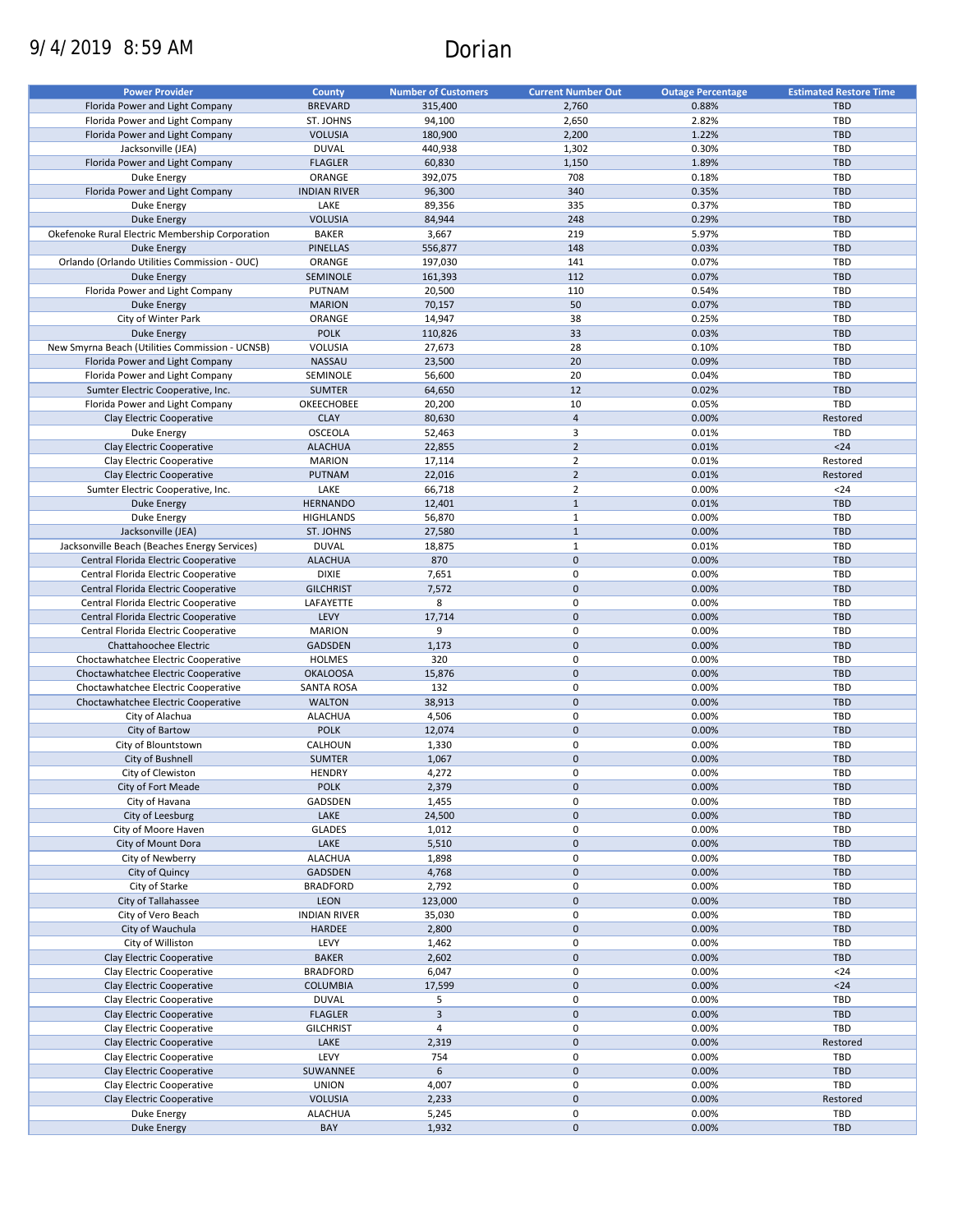# 9/4/2019 8:59 AM Dorian

| Duke Energy                                        | <b>BREVARD</b>    | 15          | $\pmb{0}$   | 0.00% | TBD        |
|----------------------------------------------------|-------------------|-------------|-------------|-------|------------|
| <b>Duke Energy</b>                                 | <b>CITRUS</b>     | 49,368      | $\pmb{0}$   | 0.00% | <b>TBD</b> |
|                                                    |                   |             | $\pmb{0}$   |       | TBD        |
| Duke Energy                                        | <b>COLUMBIA</b>   | 609         |             | 0.00% |            |
| <b>Duke Energy</b>                                 | <b>DIXIE</b>      | 1,978       | $\pmb{0}$   | 0.00% | <b>TBD</b> |
| Duke Energy                                        | <b>FLAGLER</b>    | 21          | $\pmb{0}$   | 0.00% | TBD        |
|                                                    |                   |             | $\mathbf 0$ | 0.00% | <b>TBD</b> |
| <b>Duke Energy</b>                                 | <b>FRANKLIN</b>   | 10,895      |             |       |            |
| Duke Energy                                        | <b>GILCHRIST</b>  | 1,778       | $\pmb{0}$   | 0.00% | TBD        |
| Duke Energy                                        | <b>GULF</b>       | 6,798       | $\pmb{0}$   | 0.00% | <b>TBD</b> |
|                                                    |                   |             |             |       |            |
| Duke Energy                                        | <b>HAMILTON</b>   | 3,226       | $\pmb{0}$   | 0.00% | TBD        |
| <b>Duke Energy</b>                                 | HARDEE            | 45          | $\mathbf 0$ | 0.00% | <b>TBD</b> |
| Duke Energy                                        | HILLSBOROUGH      | 25          | $\pmb{0}$   | 0.00% | TBD        |
|                                                    |                   |             |             |       |            |
| <b>Duke Energy</b>                                 | <b>JEFFERSON</b>  | 5,033       | $\pmb{0}$   | 0.00% | <b>TBD</b> |
| Duke Energy                                        | LAFAYETTE         | 907         | $\pmb{0}$   | 0.00% | <b>TBD</b> |
| <b>Duke Energy</b>                                 | LEON              | 67          | $\pmb{0}$   | 0.00% | <b>TBD</b> |
|                                                    |                   |             |             |       |            |
| Duke Energy                                        | LEVY              | 3,966       | $\pmb{0}$   | 0.00% | <b>TBD</b> |
| <b>Duke Energy</b>                                 | <b>MADISON</b>    | 4,178       | $\pmb{0}$   | 0.00% | <b>TBD</b> |
|                                                    | PASCO             |             | $\pmb{0}$   | 0.00% | <b>TBD</b> |
| Duke Energy                                        |                   | 149,439     |             |       |            |
| <b>Duke Energy</b>                                 | <b>SUMTER</b>     | 10,890      | $\pmb{0}$   | 0.00% | <b>TBD</b> |
| Duke Energy                                        | SUWANNEE          | 865         | $\pmb{0}$   | 0.00% | <b>TBD</b> |
|                                                    |                   |             |             |       |            |
| <b>Duke Energy</b>                                 | <b>TAYLOR</b>     | 6,474       | $\pmb{0}$   | 0.00% | TBD        |
| Duke Energy                                        | WAKULLA           | 7,307       | $\pmb{0}$   | 0.00% | <b>TBD</b> |
| Escambia River Electric Cooperative, Inc.          | <b>ESCAMBIA</b>   | 3,477       | $\pmb{0}$   | 0.00% | <b>TBD</b> |
|                                                    |                   |             |             |       |            |
| Escambia River Electric Cooperative, Inc.          | <b>SANTA ROSA</b> | 7,779       | $\pmb{0}$   | 0.00% | <b>TBD</b> |
| Florida Keys Electric Cooperative                  | <b>MONROE</b>     | 31,744      | $\pmb{0}$   | 0.00% | <b>TBD</b> |
|                                                    |                   |             | $\pmb{0}$   |       |            |
| Florida Power and Light Company                    | <b>ALACHUA</b>    | 1,400       |             | 0.00% | <b>TBD</b> |
| Florida Power and Light Company                    | <b>BAKER</b>      | 5,600       | $\pmb{0}$   | 0.00% | <b>TBD</b> |
| Florida Power and Light Company                    | <b>BRADFORD</b>   | 4,260       | $\pmb{0}$   | 0.00% | TBD        |
|                                                    |                   |             |             |       |            |
| Florida Power and Light Company                    | <b>BROWARD</b>    | 947,630     | $\pmb{0}$   | 0.00% | <b>TBD</b> |
| Florida Power and Light Company                    | CHARLOTTE         | 118,000     | $\pmb{0}$   | 0.00% | TBD        |
| Florida Power and Light Company                    | <b>CLAY</b>       | 1,000       | $\pmb{0}$   | 0.00% | <b>TBD</b> |
|                                                    |                   |             |             |       |            |
| Florida Power and Light Company                    | <b>COLLIER</b>    | 217,300     | $\pmb{0}$   | 0.00% | <b>TBD</b> |
| Florida Power and Light Company                    | <b>COLUMBIA</b>   | 14,300      | $\pmb{0}$   | 0.00% | <b>TBD</b> |
| Florida Power and Light Company                    | <b>DESOTO</b>     | 17,100      | $\pmb{0}$   | 0.00% | TBD        |
|                                                    |                   |             |             |       |            |
| Florida Power and Light Company                    | <b>DUVAL</b>      | 10          | $\mathbf 0$ | 0.00% | <b>TBD</b> |
| Florida Power and Light Company                    | <b>GLADES</b>     | 3,500       | $\pmb{0}$   | 0.00% | TBD        |
|                                                    |                   |             |             |       |            |
| Florida Power and Light Company                    | <b>HARDEE</b>     | 30          | $\pmb{0}$   | 0.00% | <b>TBD</b> |
| Florida Power and Light Company                    | <b>HENDRY</b>     | 10,200      | $\pmb{0}$   | 0.00% | TBD        |
| Florida Power and Light Company                    | <b>HIGHLANDS</b>  | 600         | $\pmb{0}$   | 0.00% | <b>TBD</b> |
|                                                    |                   |             |             |       |            |
| Florida Power and Light Company                    | LEE               | 269,900     | $\pmb{0}$   | 0.00% | <b>TBD</b> |
| Florida Power and Light Company                    | MANATEE           | 189,900     | $\mathbf 0$ | 0.00% | <b>TBD</b> |
| Florida Power and Light Company                    | <b>MARTIN</b>     | 92,700      | $\pmb{0}$   | 0.00% | TBD        |
|                                                    |                   |             |             |       |            |
| Florida Power and Light Company                    | MIAMI-DADE        | 1,141,480   | $\pmb{0}$   | 0.00% | <b>TBD</b> |
| Florida Power and Light Company                    | <b>MONROE</b>     | 100         | $\pmb{0}$   | 0.00% | TBD        |
| Florida Power and Light Company                    | ORANGE            | 10          | $\pmb{0}$   | 0.00% | <b>TBD</b> |
|                                                    |                   |             |             |       |            |
| Florida Power and Light Company                    | <b>OSCEOLA</b>    | 10          | $\pmb{0}$   | 0.00% | TBD        |
| Florida Power and Light Company                    | PALM BEACH        | 750,180     | $\pmb{0}$   | 0.00% | <b>TBD</b> |
|                                                    |                   |             | $\pmb{0}$   |       | <b>TBD</b> |
| Florida Power and Light Company                    | SARASOTA          | 273,500     |             | 0.00% |            |
| Florida Power and Light Company                    | ST. LUCIE         | 131,200     | $\pmb{0}$   | 0.00% | <b>TBD</b> |
| Florida Power and Light Company                    | SUWANNEE          | 5,100       | $\mathbf 0$ | 0.00% | TBD        |
|                                                    |                   |             |             |       |            |
| Florida Power and Light Company                    | <b>UNION</b>      | 1,800       | $\pmb{0}$   | 0.00% | TBD        |
| Florida Public Utilities Corporation               | CALHOUN           | 822         | 0           | 0.00% | Restored   |
| Florida Public Utilities Corporation               | <b>JACKSON</b>    | 10,302      | 0           | 0.00% | Restored   |
|                                                    |                   |             |             |       |            |
| Florida Public Utilities Corporation               | <b>LIBERTY</b>    | 757         | 0           | 0.00% | Restored   |
| Florida Public Utilities Corporation               | NASSAU            | 16,152      | $\mathbf 0$ | 0.00% | Restored   |
| Fort Pierce Utilities Authority                    | ST. LUCIE         | 28,827      | 0           | 0.00% | TBD        |
|                                                    |                   |             |             |       |            |
| Gainesville (Gainesville Regional Utilities - GRU) | <b>ALACHUA</b>    | 94,612      | $\mathbf 0$ | 0.00% | <b>TBD</b> |
| Glades Electric Cooperative, Inc.                  | <b>GLADES</b>     | 2,882       | $\pmb{0}$   | 0.00% | Restored   |
|                                                    |                   | $\mathbf 0$ | $\mathbf 0$ |       |            |
| Glades Electric Cooperative, Inc.                  | <b>HARDEE</b>     |             |             |       | <b>TBD</b> |
| Glades Electric Cooperative, Inc.                  | <b>HENDRY</b>     | 3,502       | $\pmb{0}$   | 0.00% | TBD        |
| Glades Electric Cooperative, Inc.                  | <b>HIGHLANDS</b>  | 7,210       | $\pmb{0}$   | 0.00% | Restored   |
|                                                    |                   |             |             |       |            |
| Glades Electric Cooperative, Inc.                  | OKEECHOBEE        | 2,223       | 0           | 0.00% | TBD        |
| Green Cove Springs Electric                        | <b>CLAY</b>       | 4,041       | $\pmb{0}$   | 0.00% | <b>TBD</b> |
| Gulf Coast Electric Cooperative, Inc.              | BAY               | 11,485      | 0           | 0.00% | <b>TBD</b> |
|                                                    |                   |             |             |       |            |
| Gulf Coast Electric Cooperative, Inc.              | CALHOUN           | 1,761       | $\pmb{0}$   | 0.00% | <b>TBD</b> |
| Gulf Coast Electric Cooperative, Inc.              | <b>GULF</b>       | 4,204       | 0           | 0.00% | <b>TBD</b> |
|                                                    |                   |             | $\mathbf 0$ |       | <b>TBD</b> |
| Gulf Coast Electric Cooperative, Inc.              | <b>JACKSON</b>    | 45          |             | 0.00% |            |
| Gulf Coast Electric Cooperative, Inc.              | WALTON            | 103         | 0           | 0.00% | <b>TBD</b> |
| Gulf Coast Electric Cooperative, Inc.              | WASHINGTON        | 2,461       | 0           | 0.00% | <b>TBD</b> |
|                                                    |                   |             |             |       |            |
| <b>Gulf Power Company</b>                          | BAY               | 97,368      | $\pmb{0}$   | 0.00% | Restored   |
| <b>Gulf Power Company</b>                          | <b>ESCAMBIA</b>   | 154,192     | 0           | 0.00% | Restored   |
| <b>Gulf Power Company</b>                          | <b>HOLMES</b>     | 2,578       | $\pmb{0}$   | 0.00% | Restored   |
|                                                    |                   |             |             |       |            |
| <b>Gulf Power Company</b>                          | <b>JACKSON</b>    | 1,367       | 0           | 0.00% | Restored   |
| <b>Gulf Power Company</b>                          | <b>OKALOOSA</b>   | 94,652      | $\pmb{0}$   | 0.00% | Restored   |
| <b>Gulf Power Company</b>                          | <b>SANTA ROSA</b> | 73,753      | $\pmb{0}$   | 0.00% | Restored   |
|                                                    |                   |             |             |       |            |